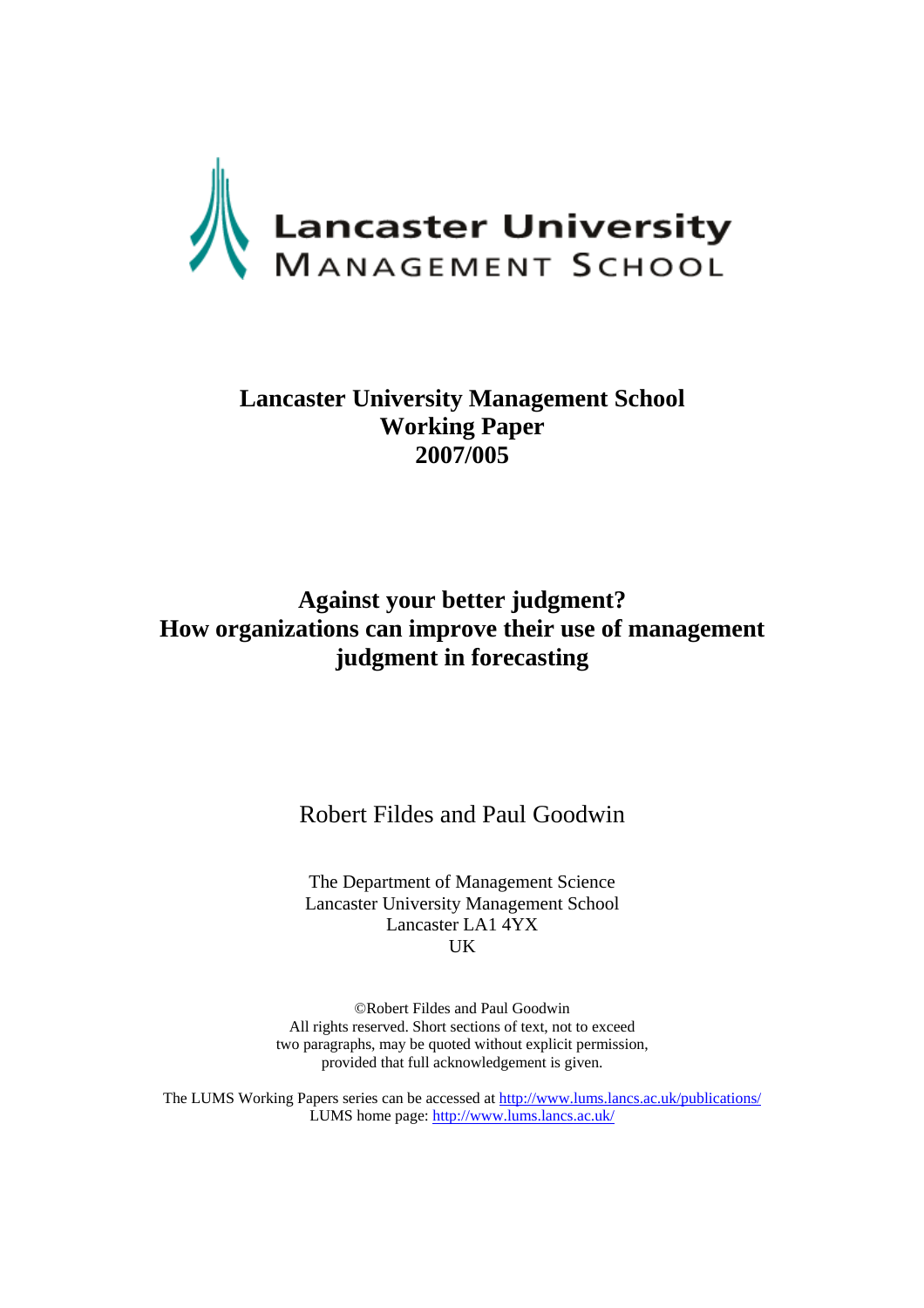## **Against your better judgment?**

### **How organizations can improve their use of management judgment**

### **in forecasting**

Robert Fildes

Department of Management Science,

Lancaster University Management School,

LA1 4YX,

United Kingdom.

*Email:* r.fildes@lancaster.ac.uk

Paul Goodwin\*

School of Management,

University of Bath, Bath,

BA2 7AY, United Kingdom.

*Email:* mnspg@bath.ac.uk

Tel: (44) + 1225 383 594 Fax: (44) +1225 826 473

#### **\* Communicating author**

#### **Acknowledgements**

This research was supported by Engineering and Physical Sciences Research Council (EPSRC) grants GR/60198/01 and GR/60181/01. We are grateful to Nada Sanders for her help in distributing some of the questionnaires. We also thank the organisers of the four conferences for allowing us to survey the delegates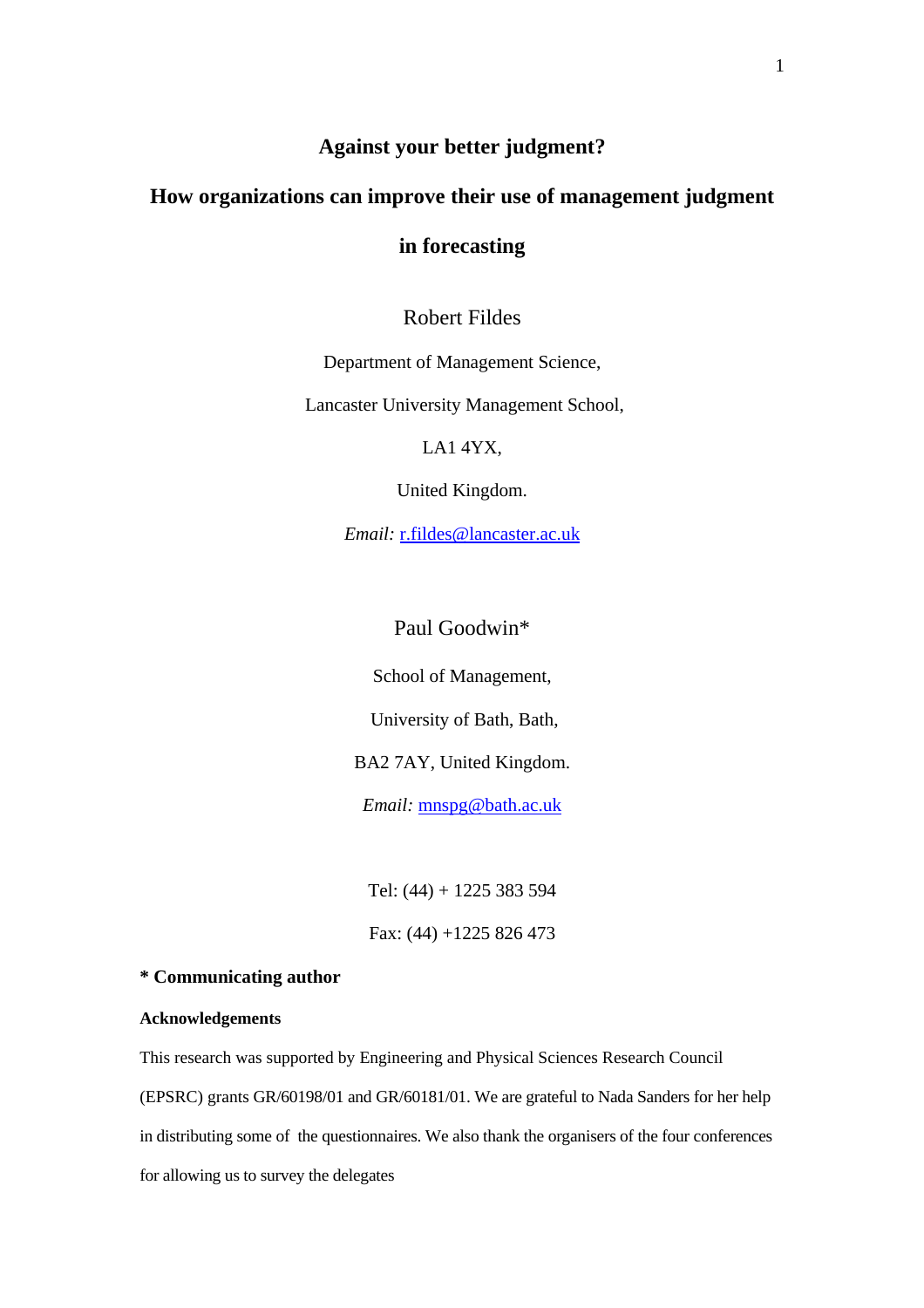# **Against your better judgment? How organizations can improve their use of management judgment in forecasting**

#### **Abstract**

Accurate forecasts are crucial to successful planning in many organizations and in 2001 forty international experts published a set of principles to guide best practice in forecasting. Some of the principles relate to the use management judgment. Almost all organisations use judgment at some stage in their forecasting process, but do they do so effectively? While judgment can lead to significant improvements in forecasting accuracy, it can also suffer from biases and inconsistency. The principles therefore indicate how forecasters should use judgment and how they should assess its effectiveness. The question we examine is whether judgment is used according to these established principles. We conducted a survey of 120 forecasters to investigate whether their forecasting procedures were consistent with the principles. In addition, we conducted four in-depth case studies. We found examples of good practice. However, many organizations could improve forecast accuracy if they followed basic principles like limiting judgmental adjustments of quantitative forecasts, asking managers to justify their adjustments in writing and assessing the track record of judgmental interventions.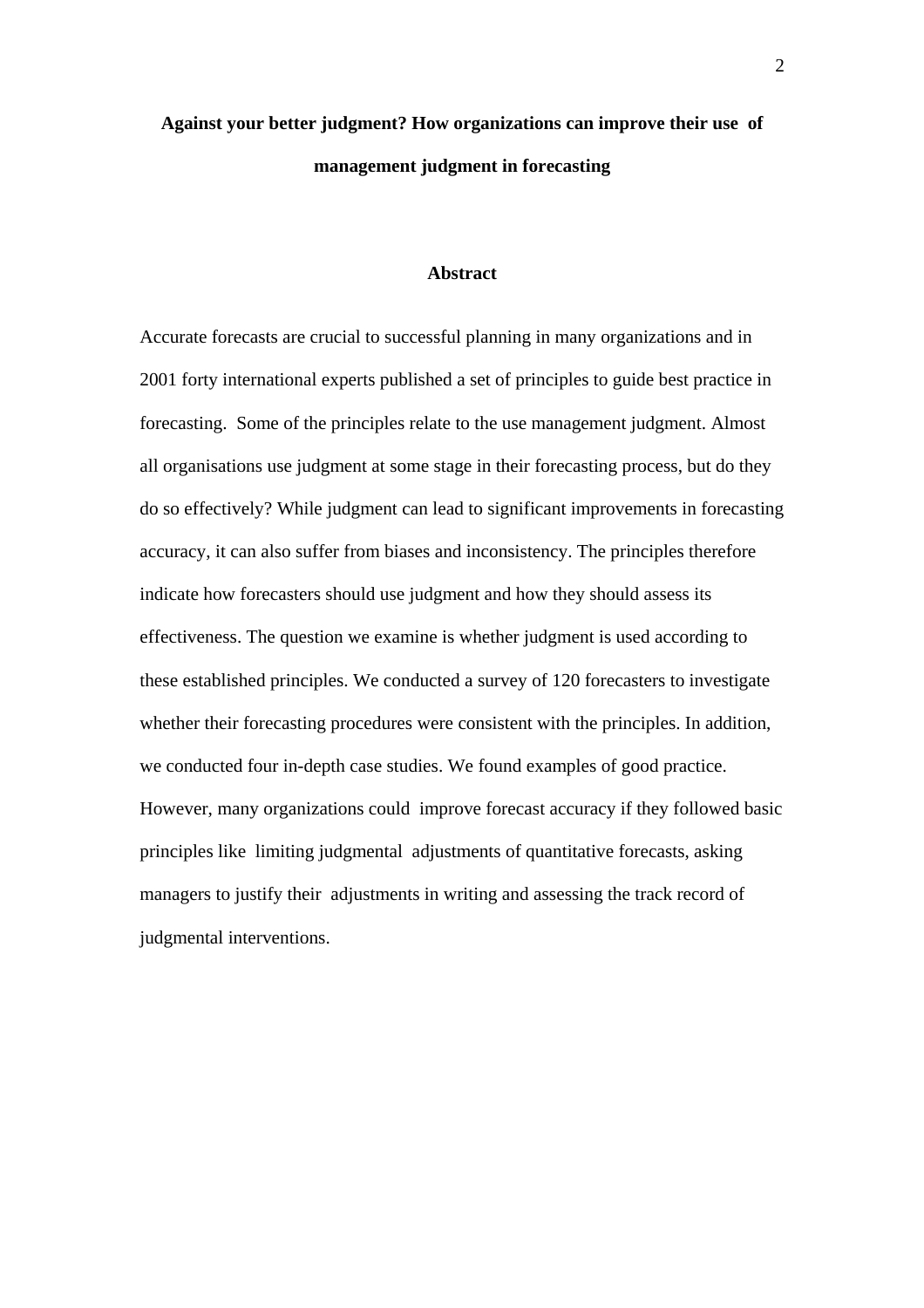# **Against your better judgment? How organizations can improve their use of management judgment in forecasting**

Accurate short-term forecasts are a key driver of success in many organisations. They provide guidance for decisions ranging from human resource planning to inventory control and from call centre planning to cash flow management. Despite, or perhaps because of, their importance many of these forecasts are based on management judgment. While academic research has focussed heavily on improving statistical methods of forecasting (for the evidence see Fildes (2006)) surveys of forecasting practice, most recently summarised by McCarthy et al. (2006), typically show the heavy use of purely judgmental approaches to forecasting. At the disaggregate SKU level, where typically a statistical forecasting method is employed, managers will still use their judgment to adjust the statistical forecasts if they appear to be unreasonable (Sanders and Manrodt 2003). A key question is: are these judgmental inputs effective in improving accuracy and can their effectiveness be improved?

Most researchers agree that management judgment can play a valuable role in forecasting (Lawrence et al. 2006). For example, managers can estimate the effects of special events like new sales promotion campaigns, international conflicts, or strikes while a statistical method would struggle because of lack of historical data. However, research by psychologists has also shown that judgment is subject to a number of biases. For example, people have a tendency to see false patterns in the random movements in time series. As a result, they tend to make damaging adjustments to reliable statistical forecasts even when no special events are expected (Goodwin and Fildes 1999). Over-optimism and over-reaction to recent events have also been widely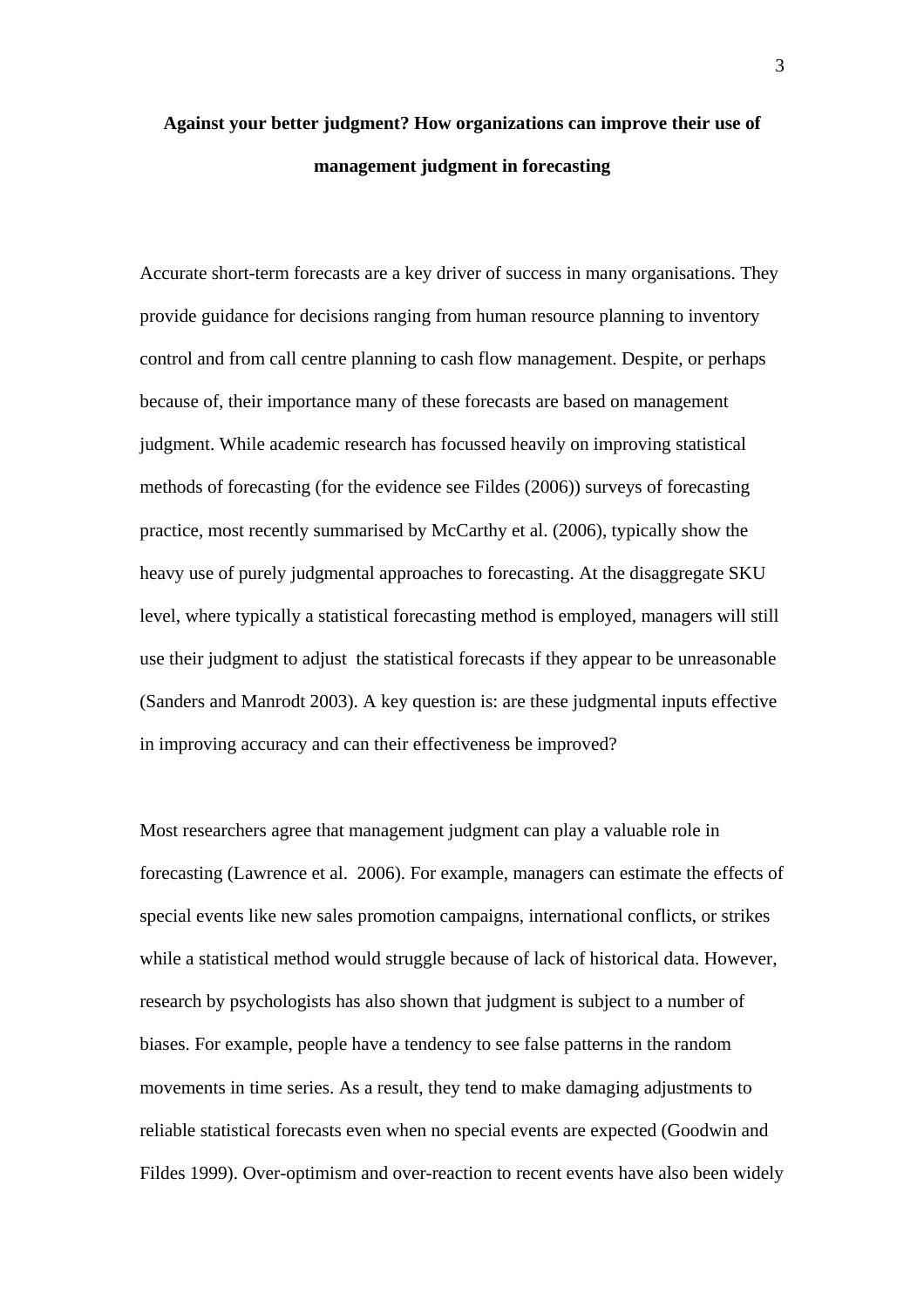documented; examples include forecasting earnings (Helbok and Walker 2004) and sales forecasting (Fildes et al. 2006). Fildes et al examine in detail forecasts and forecast adjustments from four companies and found forecast errors increased from 10% to 33% percentage points through adjustment in some situations, while in others there were improvements of a similar magnitude. This demonstrates that making the most effective use of management adjustment is critical to improving forecasting, more critical in fact than the much smaller adjustments gained by improved statistical modelling.

Concerns like this led to the publication in 2001 of *The Principles of Forecasting* Handbook (Armstrong 2001, Armstrong and Pagell 2003) in which forty international researchers identified a set of *principles* for best practice in forecasting. (These *principles* can also be found on: www.forecastingprinciples.com). But to what extent do forecasting processes in organisations follow best practice when it comes to applying management judgment in forecasting? We identified a subset of 11 *principles* from the Handbook which are relevant to the application of judgment and examined whether the *principles* were being applied. This was done through a survey of 120, mainly US, forecasters.

The survey was supplemented by four detailed organisational case studies where the processes by which the forecasts were produced were observed, interviews with the personnel carried out and forecasts were analysed to identify the errors that were incurred. These four case studies contributed to our understanding of the survey data and ensured the questions asked were grounded in the organisations' forecasting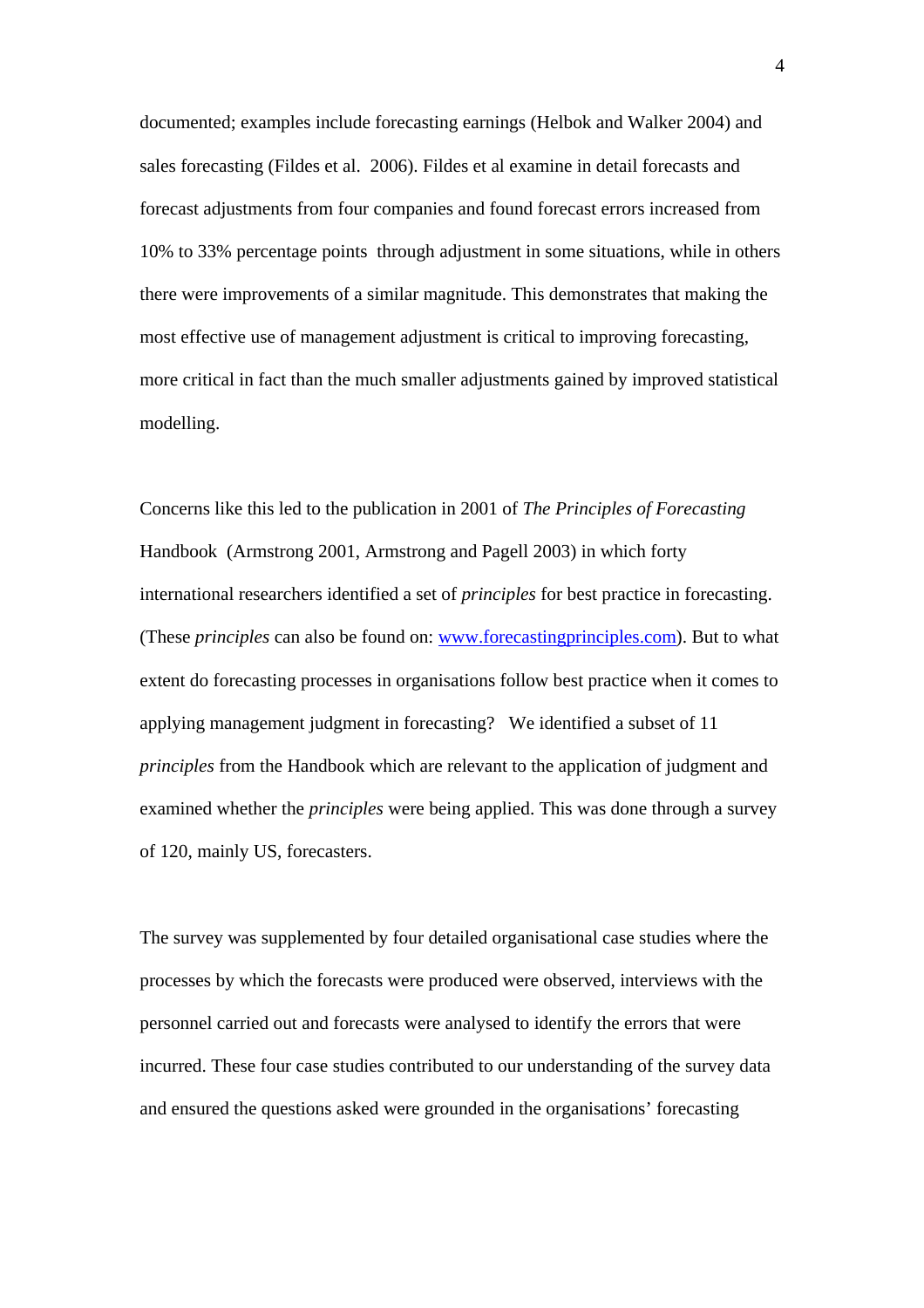activities. We also obtained the respondents' assessments of the levels of accuracy that they were achieving.

#### **Details of our respondents**

We surveyed 115 forecasters attending four international forecasting practitioner conferences in the United States and also obtained responses from forecasters in 5 other companies including our case organisations, making a total of 120 responses. A wide range of industries were represented including food manufacturing, telecoms, insurance, banking, pharmaceuticals, heavy-duty transportation, real-estate, cosmetics, home-videos, publishing, greetings cards and electronics. The forecasters were responsible for producing forecasts for between 1 item and 34 million different items with a median of 350 different items. (The highest number was supplied by a retail forecaster who had to forecast demand for 75000 items in 450 different stores.) Table 1 shows how frequently the respondents made their forecasts while table 2 shows the percentage of respondents who indicated particular lead times for their forecasts.

\*\*Please insert Table 1 about here\*\*

\*\*Please insert Table 2 about here\*\*

The *forecasting principles* focus primarily on how to achieve improved accuracy. But is accuracy important to our respondents? Previous surveys have found it to be the most important criterion for evaluating forecasting effectiveness; McCarthy et al. (2006) found that 82% of their respondents regarded it as 'important'; or extremely important while an earlier study by Mentzer and Kahn (1995) found 92% in this category. A concurrent summary of earlier research by Yokum and Armstrong (1995)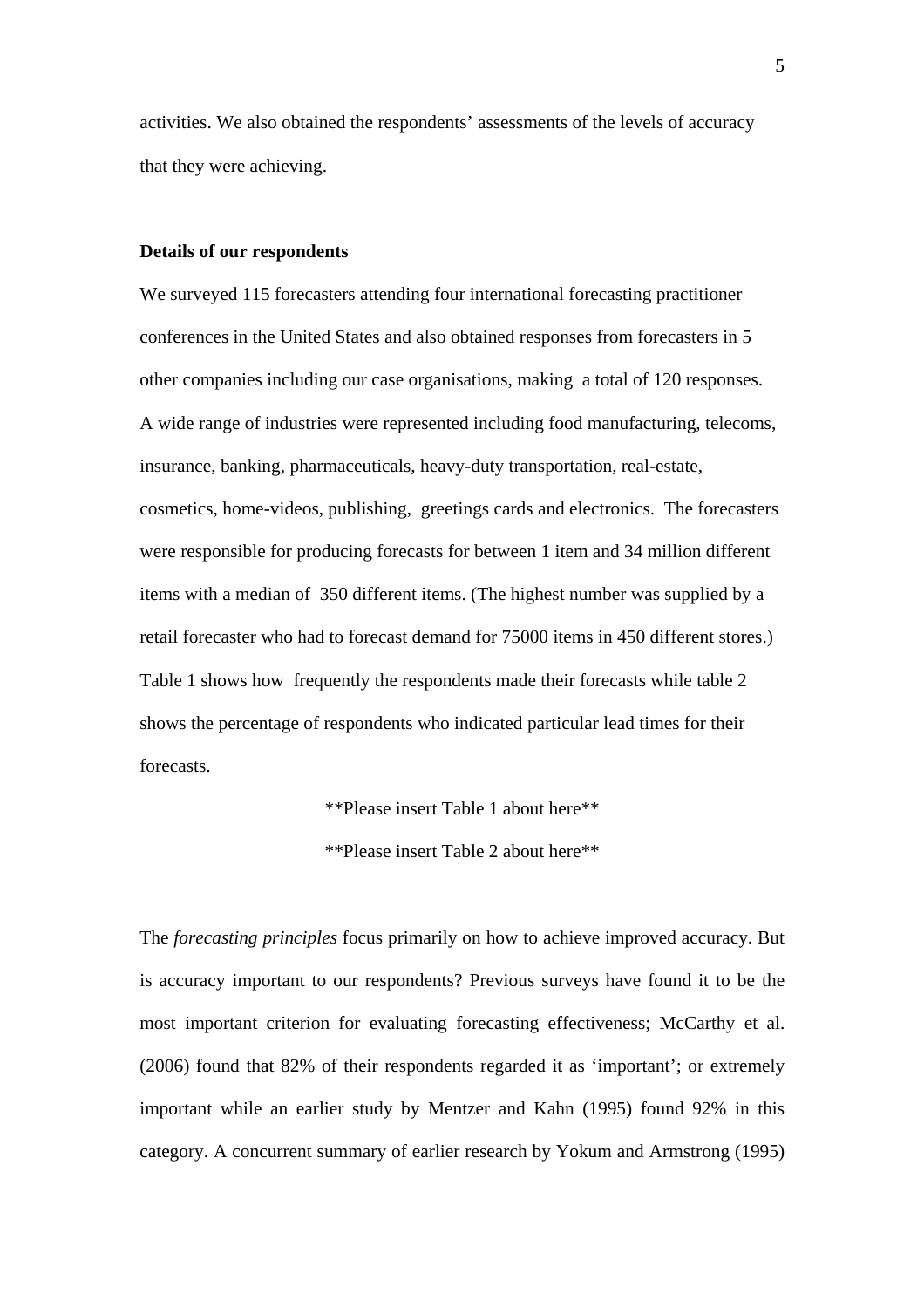also confirmed the dominance of accuracy, particular from the perspective of forecasters who had many series to forecast. In our survey 93.3% of respondents agreed that the principal objective of their forecasting process is to produce as accurate forecasts as possible with the resources they have available. (Note that this question was only posed to 60 respondents at the most recent two conferences) and 83.3% indicated that achieving accurate forecasts at the stock keeping unit (SKU) or disaggregated product or service level was important or very important (this question was only posed to 20 respondents).

#### **Did forecasters stick to the 'Forecasting** *Principles***'?**

The *principles* provide guidance on three aspects of the use of judgment in forecasting: i) *when* to use judgment ii) *how* to use judgment and iii) *how to assess* the effectiveness of judgment.

#### When to use judgment

#### *Principle 1 Use quantitative rather than qualitative methods*

This principle is based on the finding that quantitative methods tend to be less biased and make more efficient use of data (Armstrong 2001), though, of course the methods are only useful when relevant data is available. This rationale also underlies the second and third *principles*.

*Principle 2: Limit subjective adjustments of quantitative forecasts Principle 3: Adjust for events expected in the future*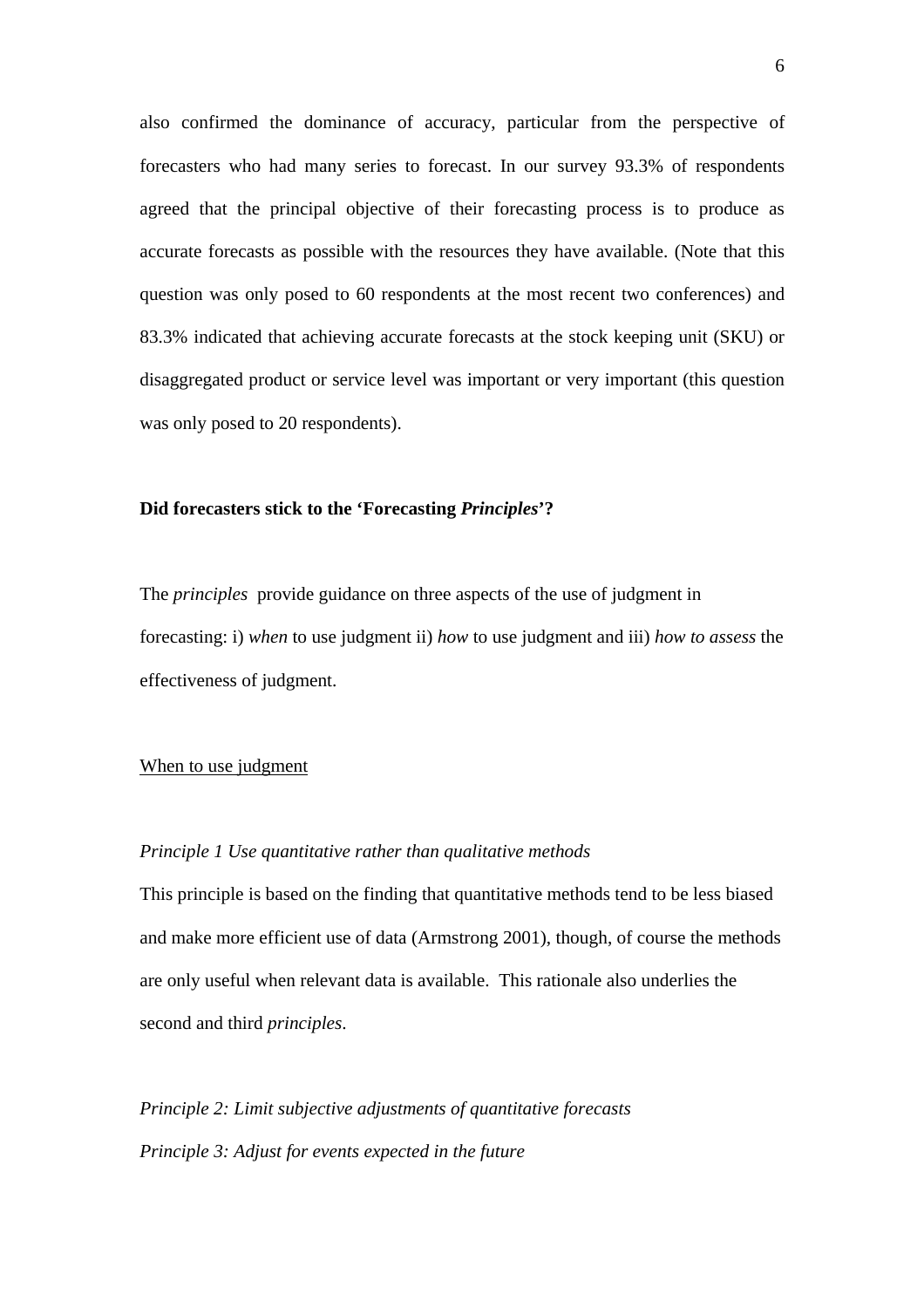These two *principles* imply that judgmental adjustments should only be applied to statistical forecasts when the manager has important information about events that is not available to the statistical method.

We asked our respondents to estimate the percentage of their forecasts that were based on i) judgment alone ii) statistical methods exclusively, iii) an average of a statistical forecast and a management judgment forecast and iv) a statistical forecast judgmentally adjusted by the company forecaster(s). Table 3 summarises the responses.

#### \*\*Please insert Table 3 about here\*\*

On average, three quarters of the forecasts were based on some sort of statistical approach. This is a higher figure than has been found in earlier surveys such as Sanders and Manrodt (1994). However, despite Principle 1, on average only a quarter of the forecasts were based exclusively on quantitative methods and, despite principle 2, subjective adjustments of quantitative forecasts was extremely common. (Where we have been able directly to observe the frequency of adjustments they ranged across the four case organisations from 10% to 90% approximately.) However, our experience of observing forecasting in companies caused us to be surprised by the high percentage of forecasts that were apparently based on an average of statistical and judgment methods (though companies like Brooks Sports have formalised this approach (Ross 2005)). As we show later, this practice is consistent with a later principle. We also asked the respondents to rate the importance of judgment, compared to statistical methods, in their forecasting on a 1 to 5 scale (1=not used,  $5 =$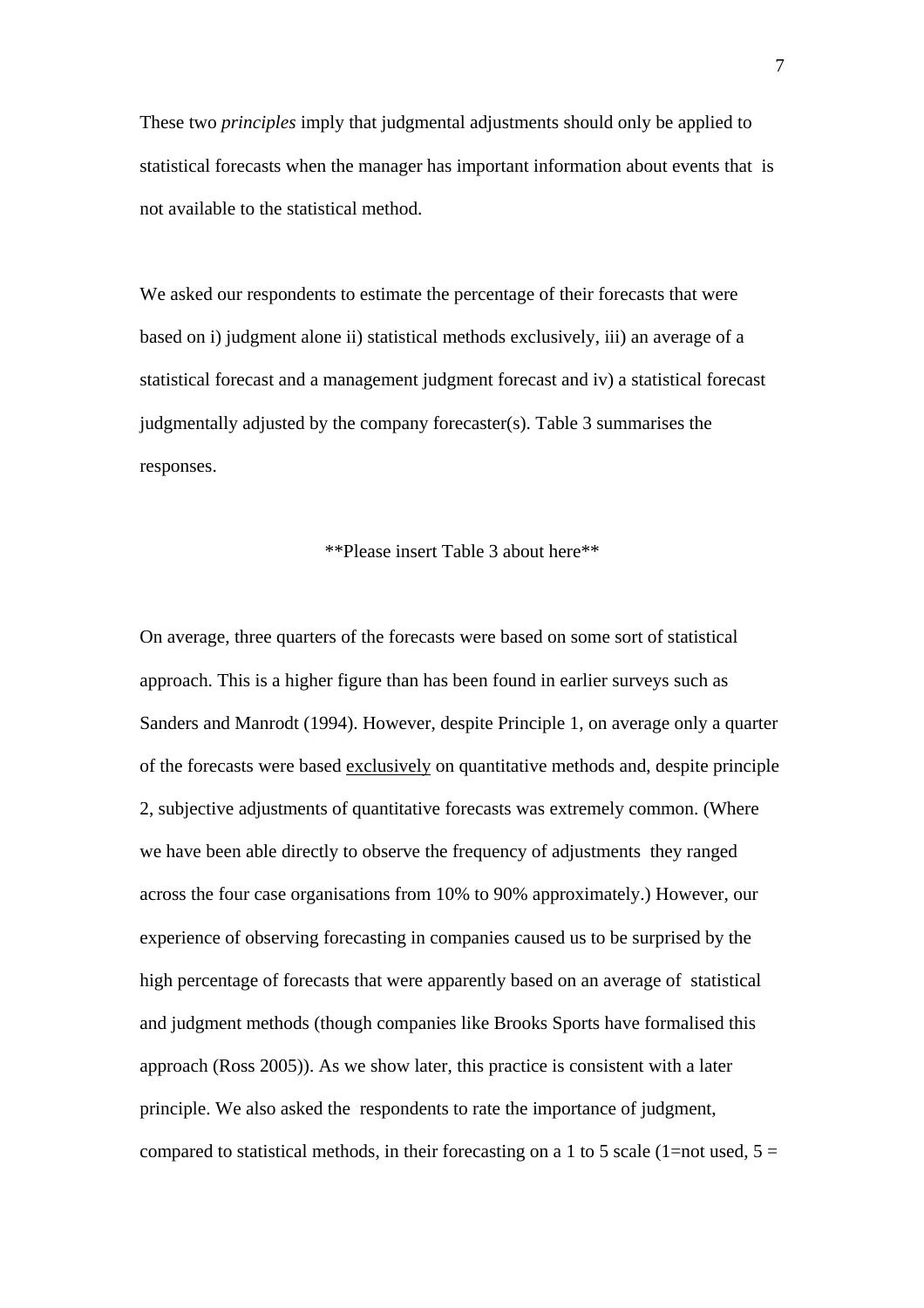very important). Their mean response was 4.1, with 35.4% indicated that judgment was 'very important', suggesting that they considered judgment to be more important than the *Principles* 1 and 2 would suggest.

Why did people apply judgment to forecasts? Table 4 shows the percentage of respondents who indicated that particular types of event were important or extremely important in influencing their use of judgment. At the time of making the forecast the forecasters will know that some of these events, such as holidays or price changes, are certain to occur at a known date in the future. Other events, such as the weather, will have uncertainty associated with them. However, in all cases, the impacts of these drivers on sales will be unknown at the time when the forecast is made.

\*\*Please insert Table 4 about here\*\*

86.7% of respondents indicated that at least one of the specific events listed in table 4 (i.e., excluding 'other') was an important, or extremely important, influence on the use of judgment. Company promotion and pricing proved the most important influence, with competitive activity regarded as less important, perhaps because this is seldom known ahead of time. Other stated reasons for using judgment included local knowledge, past forecast performance, changes in technology, capacity constraints, new accounts, and the health of the market. The results accord with principle 3 in that people were prepared to apply their judgment to take into account events that were expected in the future.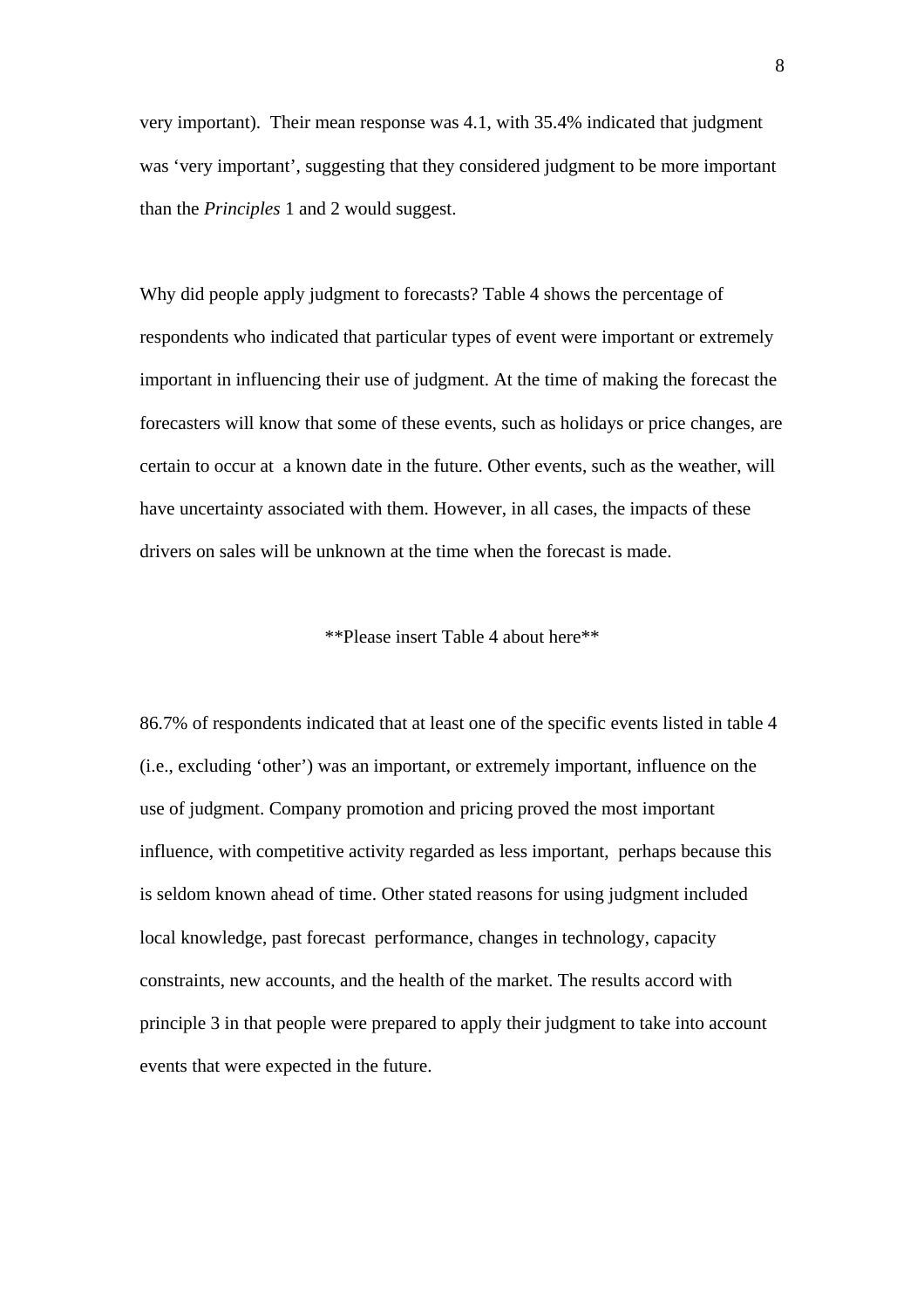Some of these drivers, such as holidays, and more controversially, promotional activity, could have been incorporated into quantitative forecasting models. Principle 1 of using quantitative models wherever possible was again ignored. Other drivers such as novel sporting events could not be easily included.

We also asked respondents whether they made adjustments to reflect the relative benefits of over and under forecasting. 62.7% said that they did. Such adjustments would suggest a blurring of the distinction between a forecast (a genuine expectation of what is likely to occur in the future based on information available at the time) and a decision or plan (an estimate which is acted upon with the intention of minimizing loss) (Goodwin 1996). For example, our expectation (*forecast*) of next week's demand for a product might be 106 units. However, we might *decide* to hold 116 units in stock, in case of higher than expected demand, because for a given unit, a stock out is costlier than overstocking. Interestingly, of those who judged that under and over forecasting were not equally bad, 64% indicated that under forecasting was the most costly (this contrasts with the finding of Sanders and Manrodt (1994)- 70.4% of their respondents said they preferred to under forecast). 7% of our respondents indicated that the direction of loss depended on what they were forecasting. Stewart in Fildes et al.(2003) found conflicting preferences which will depend both on the role of the respondent and the time within the budget year However, the broad thrust of evidence supports the existence of optimism bias and this is certainly confirmed in the detailed case evidence we have collected (Fildes et al. 2006).\*\*\*to here\*\* While not an explicit forecasting principle the observed effects of the forecaster's preference on the forecast breaks one of the fundamental tenets of decision analysis – the need to distinguish between what we prefer and what we forecast.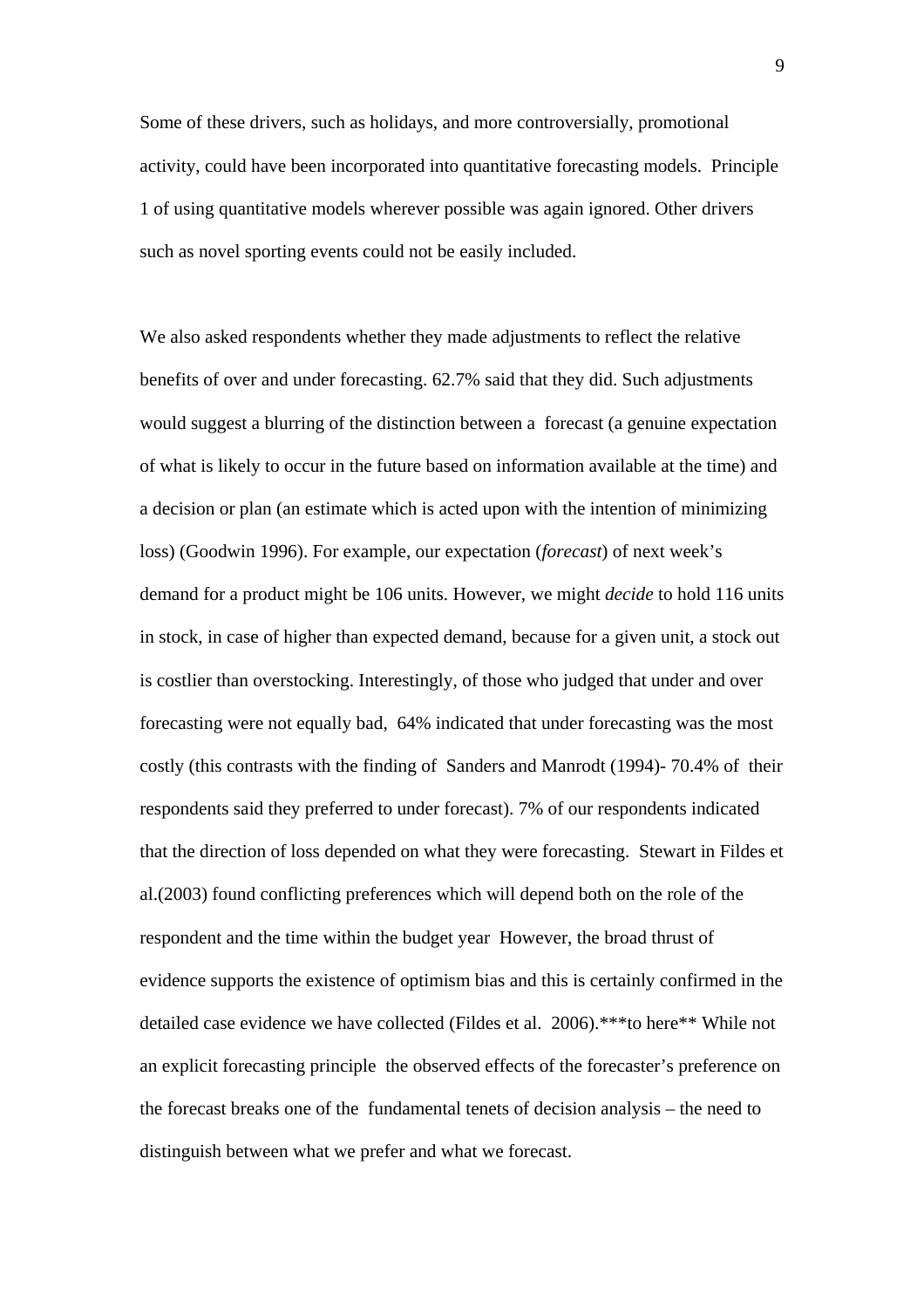More worrying, however, is our finding that 57% of our respondents indicated that their forecasts were changed by senior management and in 29% of cases this was done without consultation. This would be consistent with a large number of forecasts being judgmentally adjusted for political reasons, a finding compatible with those found in earlier studies by Galbraith and Merrill (1996) in the US and Fildes and Hastings (1994) in the UK. Galbraith and Merrill, for example, found over 60% of their respondents reported less accurate forecasts as a result of adjustments for political reasons, while only 15% saw an improvements. While the adjustments reported in our study could conceivably could be based on senior management's knowledge of future events that were not available to the forecaster, this seems unlikely, particularly when there was no consultation and the adjustments would therefore transgress principle 3..

#### How to apply judgment

*Principle 4: Ask experts to justify their forecasts in writing Principle 5: Use structured procedures to integrate judgmental and quantitative methods* 

Asking people to justify their judgments in writing has a number of advantages. Goodwin (2000b) found that it reduced the number of unnecessary and damaging judgmental adjustments to statistical forecasts from 85% to 35%. As a result, the median absolute percentage error of the forecasts improved, on average, from 10.0% to 3.6%. There are a number of possible reasons for this. People may feel more accountable for their judgments and hence make them more carefully. Alternatively,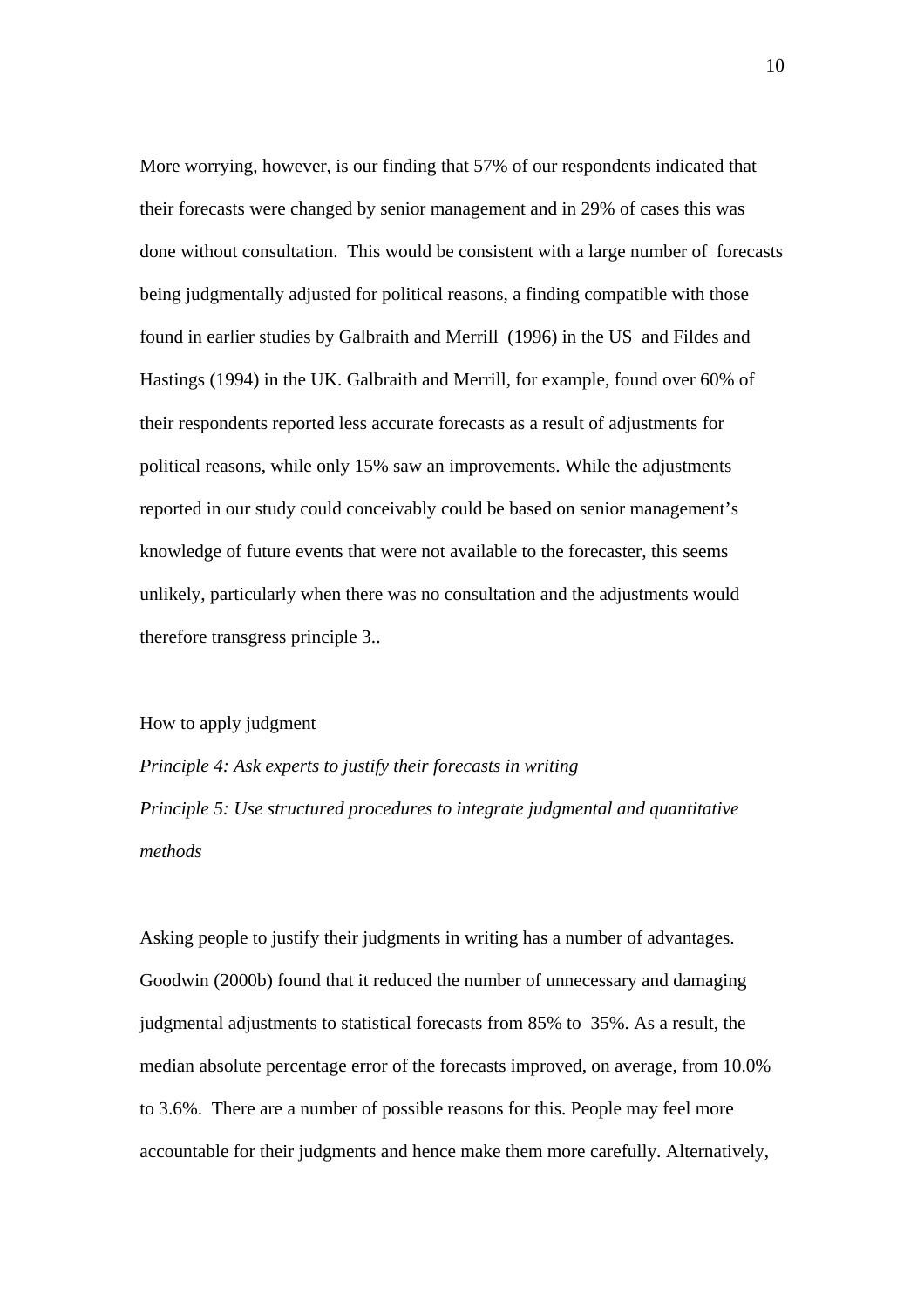the need to specify explicit reasons may help them to reflect on their rationale. Also, because the application of judgment requires more effort, people may be more reluctant to apply it in circumstances where its potential benefits are questionable. In addition, documenting the rationale for judgment can allow people to learn about when the use of judgment is appropriate.

We asked our respondents whether they documented the reasons for judgmental adjustments to forecasts. 68.8% claimed that they did which suggests widespread adherence to the principle. Of course, much depends on the quality of the documentation and whether it is ever reviewed. In our company-based research we have found many examples of reasons recorded in unintelligible shorthand and none where the reasons had been codified into retrievable categories.

Once the information is structured using *Principle 4*, *Principle 5* suggests that judgment and statistical methods should be integrated according to pre-specified rules. Formalising the integration should reduce the chances of judgment being used inconsistently or according to the forecaster's whim. They also allow the process that produced the forecast to be disclosed more easily and reduce the chances of political interference with the forecasts (Armstrong 2001). Armstrong and Collopy (1998) specify a number of possible rules. One of the simplest is to take an average of independent judgmental and statistical forecasts None of the case organisations produced independent forecasts, rather the adjustment was decided upon once the statistical forecast had been considered. Moreover, none of these organisations used structured procedures to determine when to adjust, or what the size of the adjustment should be.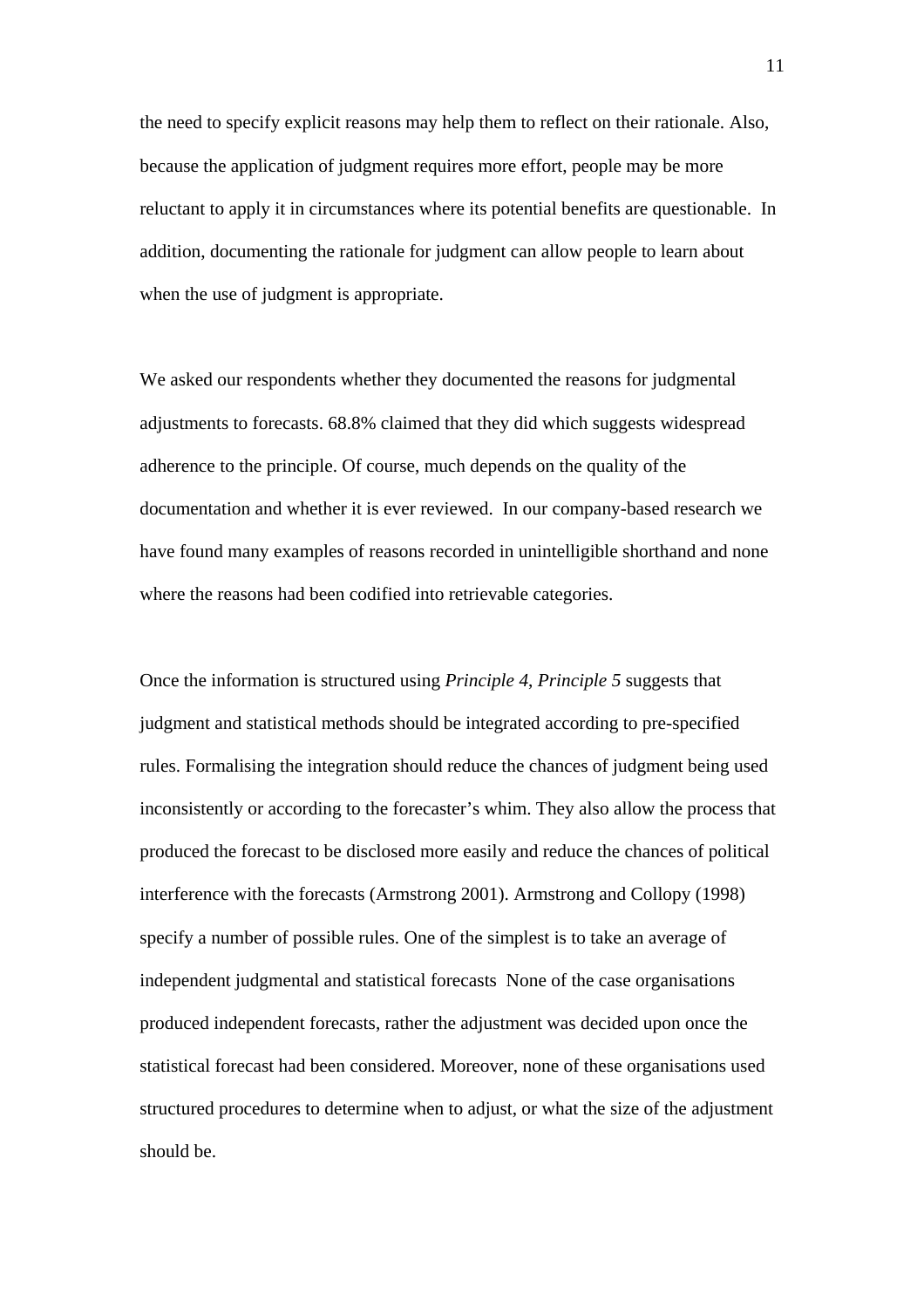# *Principle 6: Combine forecasts from approaches that differ Principle 7: When combining, start with equal weights*

As *Principle 6* suggests, combining forecasts from different methods appears to improve forecast accuracy because the constituent forecasts draw on different aspects of the available information (Armstrong 2006, Goodwin 2000a). An average based on equal weights (*Principle 6*) has the advantage of simplicity and robustness, especially if uncertainty is high and no data are available to allow estimation of what the best unequal weights should be . As indicated earlier, nearly 18% of respondents said that they used averages of statistical and judgmental forecasts, suggesting that this principle is now being applied in some organizations.

#### How to assess the effectiveness of judgment.

*Principle 8: Compare track records of various forecasting methods. Principle 9: Seek feedback about forecasts* 

We asked: "Do you ever review the extent to which judgmental adjustments [to statistical forecasts] improve the accuracy of your forecasts?" Only 52.8% of respondents said they did. Making judgmental adjustments can involve a considerable amount of management time and effort. In many companies (including our case studies) these adjustments are made after much discussion at lengthy meetings involving several managers. It is therefore surprising that almost half of our respondents said that their organisations did not assess the value of this commitment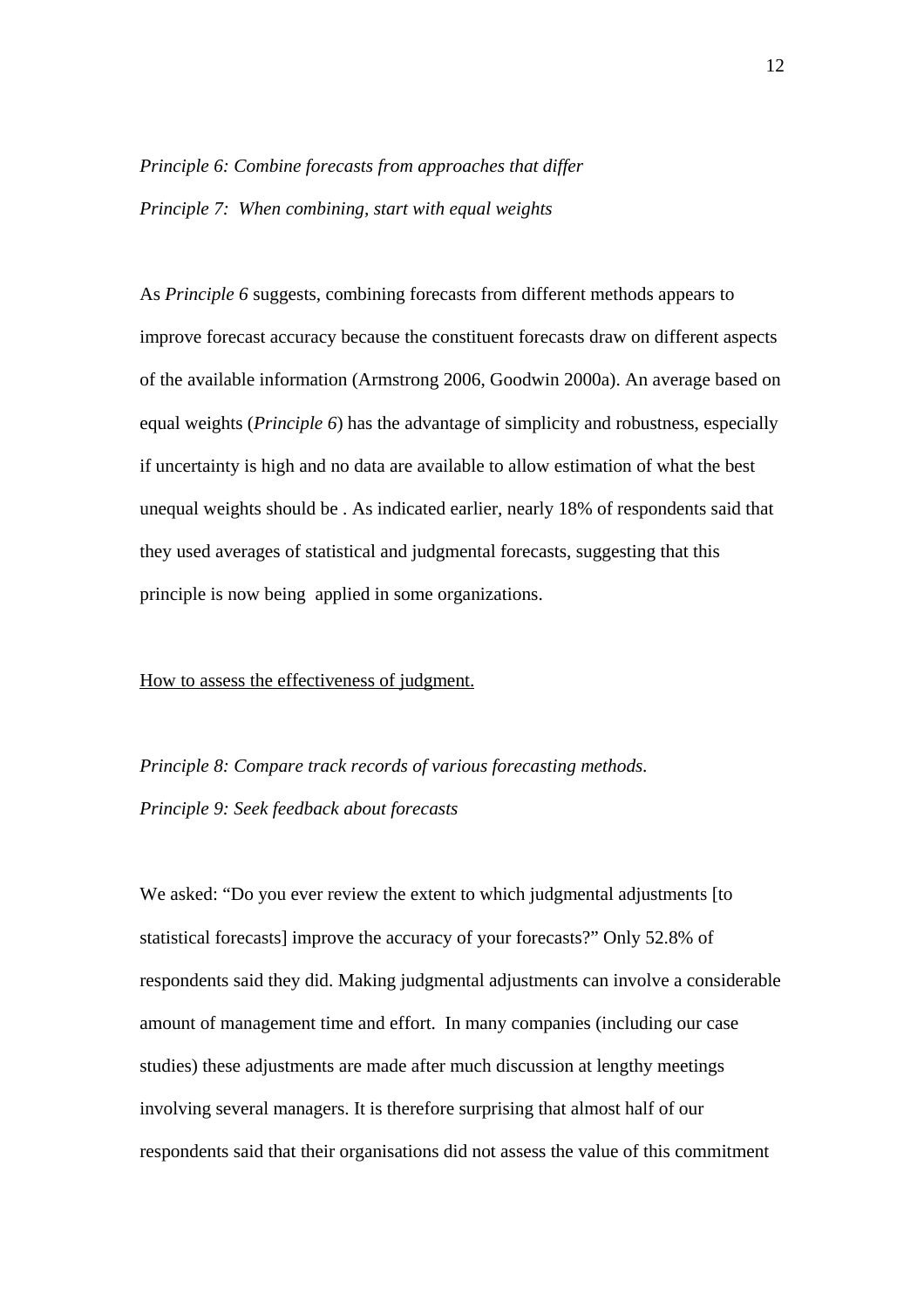of resources. These organisations also missed the chance to learn about when adjustment is likely to be beneficial and when it is best avoided. None of our case organisations monitored all components of forecast accuracy, so for example one organisation's software produced forecasts less accurate than the random walk, yet the result was unknown to the company forecasters. However, the most recent forecast errors were known and highlighted to the forecasters as part of the forecasting support system's output and were one of the causes of subsequent adjustment.

# *Principle 10: Use error measures that adjust for scale in the data Principle 11: Use multiple measures of forecast accuracy*

When assessing whether the value of management judgment in forecasting it is important to use an appropriate error measure, particularly given the large number of series that the comparison will be made over. When there is variation in the scale between series (e.g. the demand for some products may be counted in tens or twenties while others sell in tens of thousands) error measures like the root mean square error (RMSE) will be dominated by the performance of a forecasting method on the largevalued series (Chatfield 1988). Measures like the mean absolute percentage error (MAPE) are designed to overcome this problem. However, no error measure will give a complete picture of accuracy and the use of multiple measures to assess different aspects of performance is desirable. For the case organisations (and, we speculate, most of the respondents) accuracy is measured in order to improve supply chain performance, in particular inventory levels and service.

Table 5 shows the percentage of respondents who indicated that they used each of four well known error measures that we specified. Other measures used included the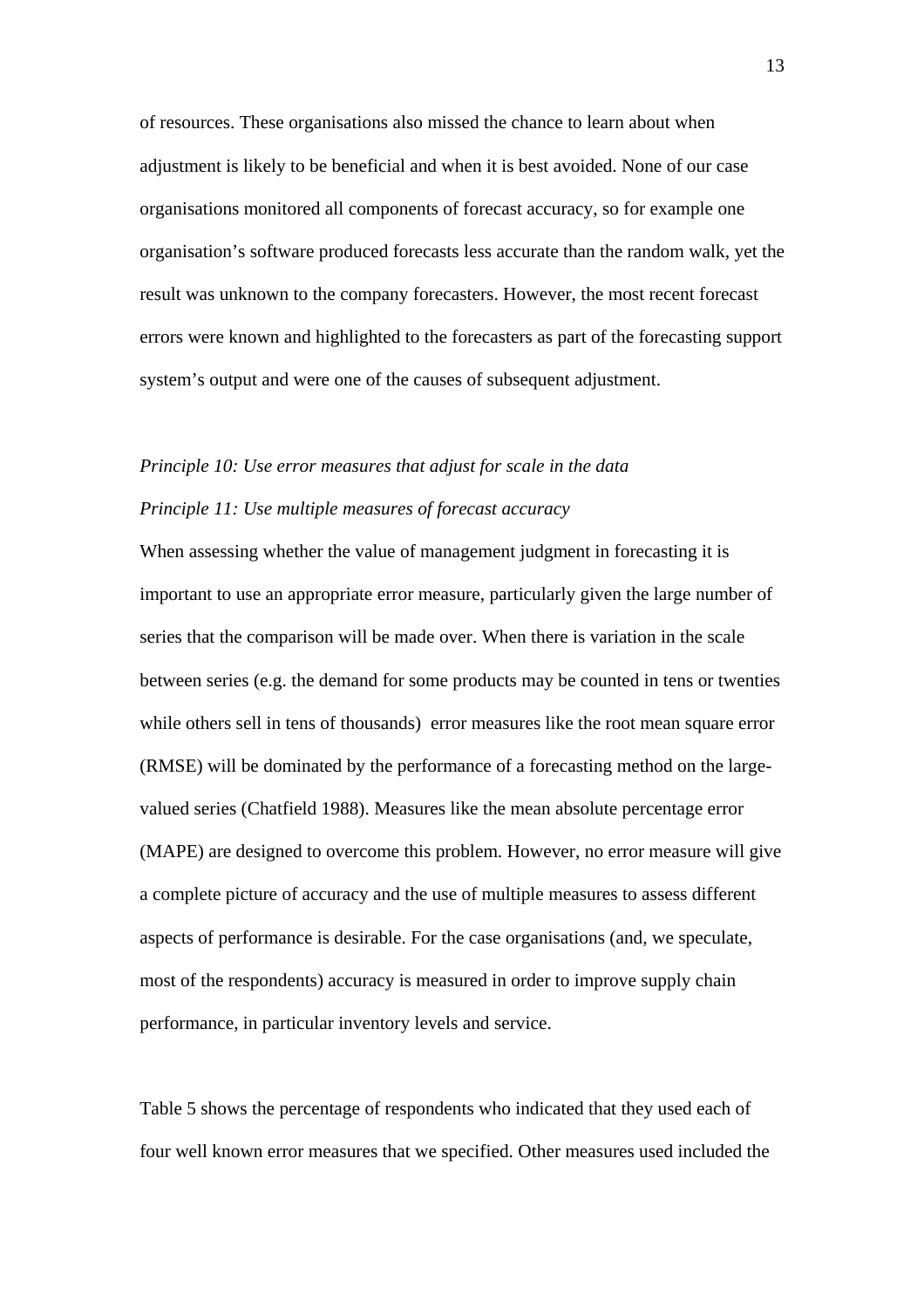weighted absolute percentage error (WAPE), Akaike's information criterion (AIC) and the coefficient of determination (R-squared), though both the AIC and R-squared are really designed to measure the fit of a forecasting model to past data, rather than act as measures of ex-ante forecast accuracy. Note that the average error measures bias in forecasts, not accuracy, and may have been confused by some of the respondents with the mean absolute error.

#### \*\*Please insert Table 5 about here\*\*

It can be seen that just under half of the respondents said they were using the MAPE. This is almost exactly the same figure as that found by McCarthy et al (2006) but contrasts with an early study by Carbone and Armstrong (1982) who found RMSE to be the most preferred measure. This widespread use of the MAPE suggests that many forecasters are in accord with *Principle 10*. However, there are various ways of measuring the MAPE, some of which can lead to serious distortions. This can occur, for example, if there is intermittent demand which leads to zeros in the denominator of the absolute percentage error. These need to be removed unless the measure is to be rendered meaningless (Syntetos and Boylan 2005). Our case organisations made no adjustments for 'bad' data and therefore had no reliable measure of accuracy available to them. In addition, the software used in two of the companies use the related metric,

$$
=\frac{Abs(Actual-Forecast)}{Forecast}
$$

This measure suffers from the disadvantage that its value can be distorted by inflating the forecast. The survey suggests that companies have yet to recognize the dangers in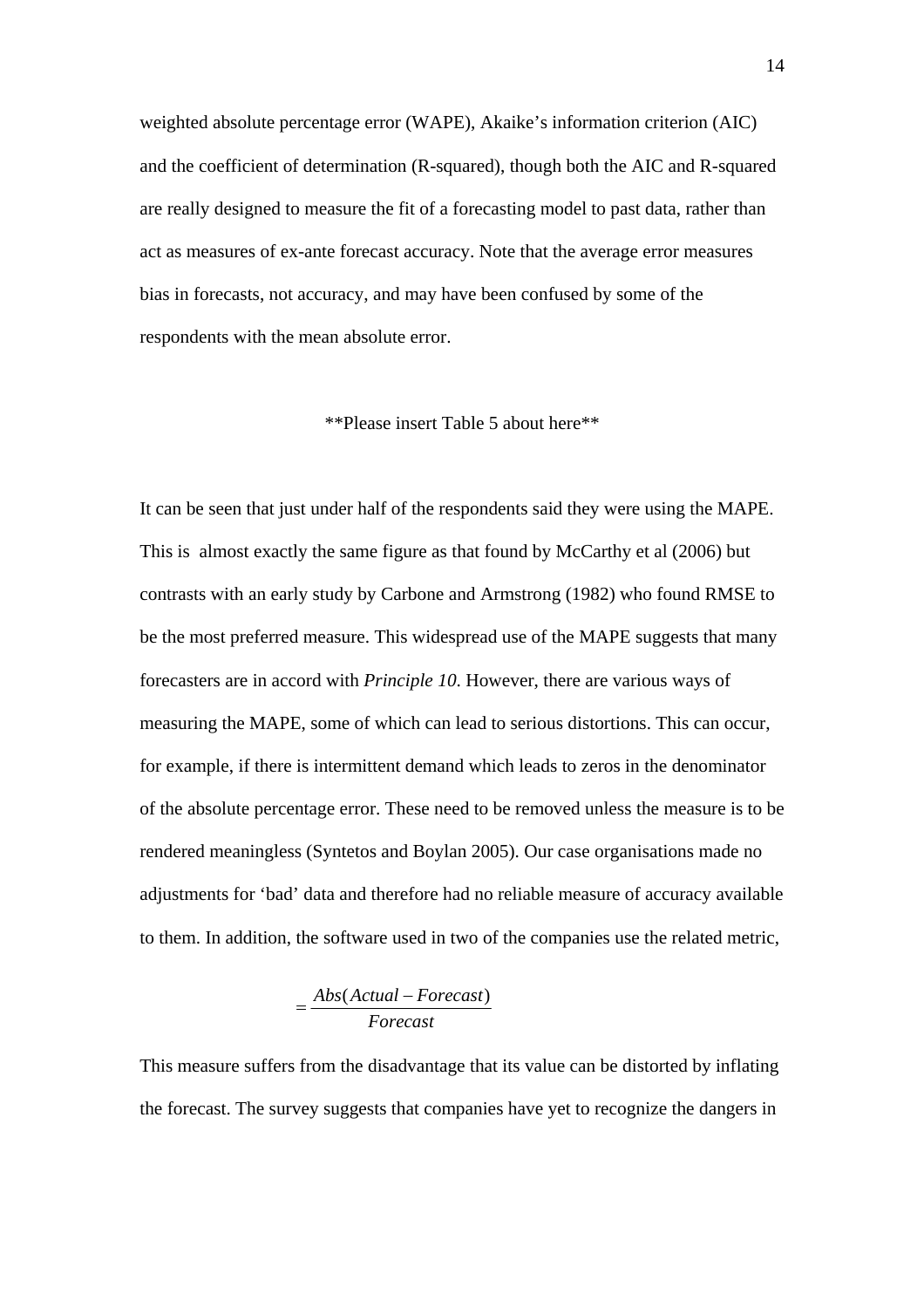not examining the statistical and motivational properties of the measures they use, as they apply to the company's own data.

Only 27.5% of respondents reported using multiple error measures (Principle 11) and 25% did not indicate that they used any error measure at all.

#### **How did our respondents think their forecasts were performing?**

Table 6 shows the effectiveness of adjustments, as assessed by respondents who claimed to review this. Only 3.8% reported that adjustments reduced accuracy, on average, and 69.3% estimated that they led to accuracy improvements of more than 5 percentage points. Table 6 suggests a median improvement in the absolute percentage error of about 7 percentage points. This is slightly higher than results we reported in Fildes et al (2006) where we found, in our case studies, that judgmental adjustments in three manufacturing companies improved the median absolute percentage error by between 2.6 and 5 percentage points, depending on whether the adjustment was positive or negative, respectively (in our fourth company, a retailer, adjustments made accuracy worse). Accuracy in the Fildes et al study was measured directly from the forecasts and actuals, rather than being based on forecasters' perceptions of accuracy. Mathews and Diamantopoulos (1989) also found a small (but highly variable) improvement in the only earlier empirical study.

\*\*Please insert Table 6 about here\*\*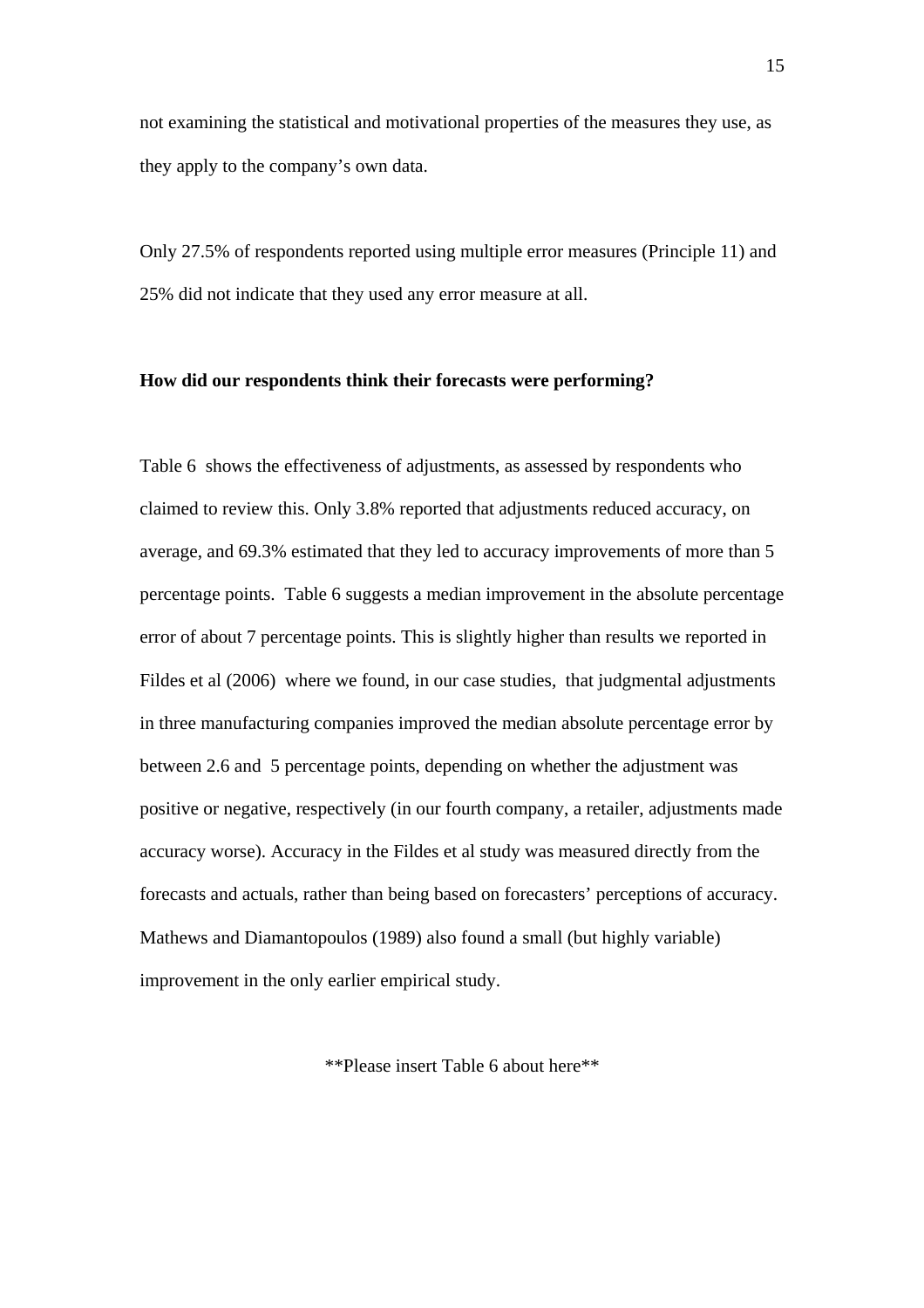Were reported improvements in accuracy (expressed as a rank) associated with the recommended practice of recording the reasons for adjustments? We found little evidence of this  $(r = 0.09)$ , but as we have pointed out, keeping a record of why forecasts were adjusted does not in itself guarantee that the records will be used, or even that they will be saved in a format that is understandable when future forecasts need to be made.

#### **Conclusions**

Our results show that, five years after the publication of the *forecasting principles*, many organisations are falling short of best practice in the production of their forecasts. They are rely too heavily on unstructured judgment and not enough on statistical methods, often blurring forecasting with their decisions and plans. Many forecasts are being adjusted by senior managers often without consultation and possibly for political reasons. Nearly half of respondents did not review whether their judgmental interventions improved accuracy and nearly a third did not record reasons for these interventions. Relatively few used multiple measures of accuracy and a quarter did not indicate that they used any error measure.

Of course, people attending forecasting practitioner conferences may be more concerned to learn about *forecasting principles* and more receptive to these ideas than other company forecasters so our survey may well be under estimating the problem. Given the huge benefits that can flow from improved forecasting (Merrick et al. 2006) and some recent, if limited, evidence that forecasting in companies has become less accurate over the last few decades (McCarthy et al. 2006), there is a clear need to make sure that the *principles* are diffused. We should therefore welcome recent initiatives by organisations like the International Institute of Forecasters to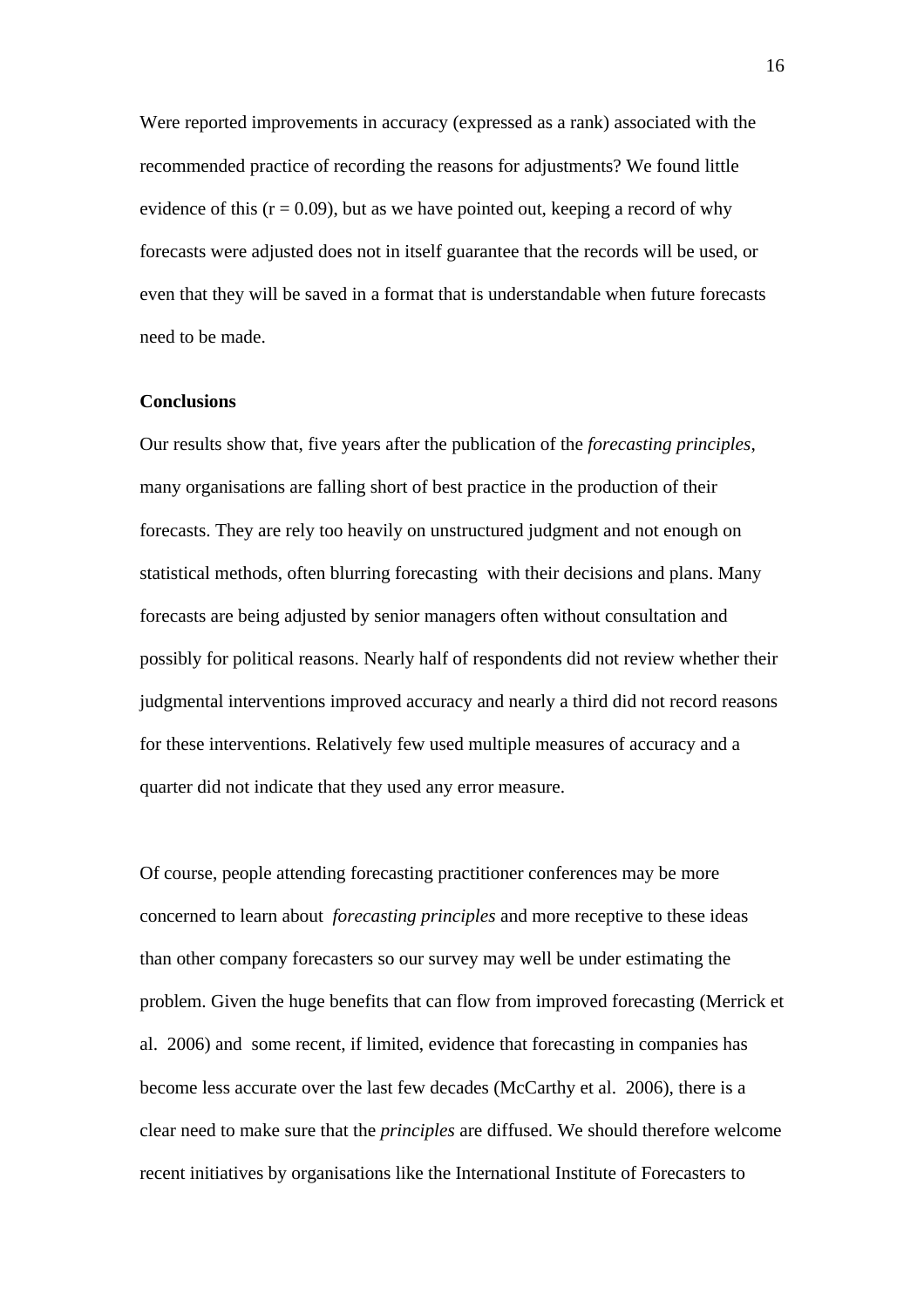provide training and certification for practicing forecasters and to disseminate successful practice (where this is based on sound principles) through a new practitioner journal, but much remains to be done.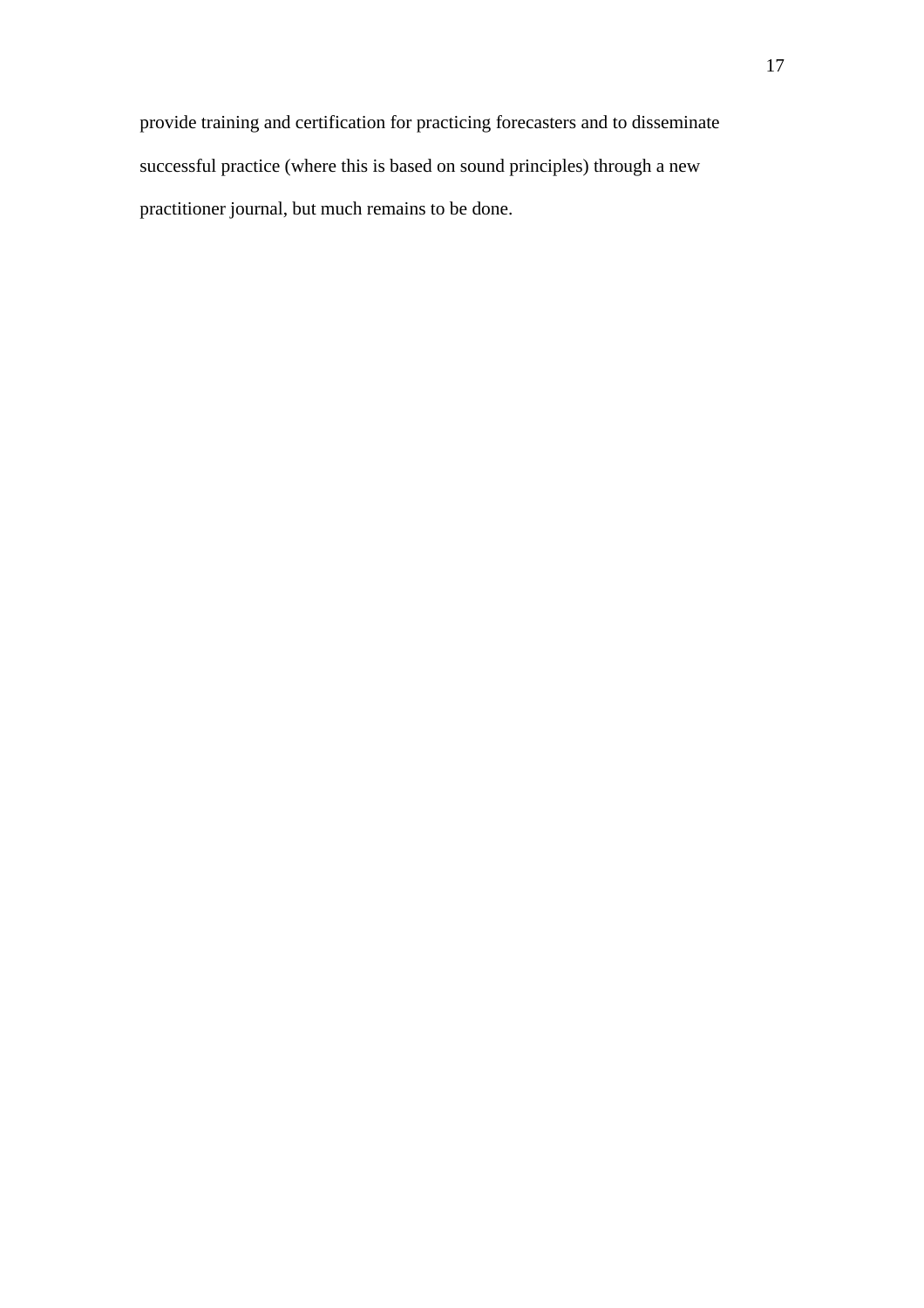#### References

- Armstrong, J. S. 2001. *Principles of Forecasting.* Kluwer Academic Publishers, Boston.
- Armstrong, J. S.2006. Findings from evidence-based forecasting: Methods for reducing forecast error. *International Journal of Forecasting* 22 583-598.
- Armstrong, J. S. , Collopy, F.1998. Integration of statistical methods and judgment for time series forecasting: Principles from empirical research 269-293.
- Armstrong, J. S. , Pagell, R.2003. The ombudsman: Reaping benefits from management research: Lessons from the forecasting principles project. *Interfaces* 33 91-97.
- Carbone, R. , Armstrong, J. S.1982. Evaluation of Extrapolative Forecasting Methods - Results of A Survey of Academicians and Practitioners. *Journal of Forecasting* 1 215-217.
- Chatfield, C.1988. Apples, oranges and mean squared error. *International Journal of Forecasting* 4 515-518.
- Fildes, R.2006. The forecasting journals and their contribution to forecasting research: Citation analysis and expert opinion. *International Journal of Forecasting* 22 415-432.
- Fildes, R., Bretschneider, S., Collopy, F., Lawrence, M., Stewart, D., Winklhofer, H., Mentzer, J. T., and Moon, M. A.2003. Researching sales forecasting practice - Commentaries and authors' response on "conducting a sales forecasting audit" by M.A. Moon, J.T. Mentzer & C.D. Smith. *International Journal of Forecasting* 19 27-42.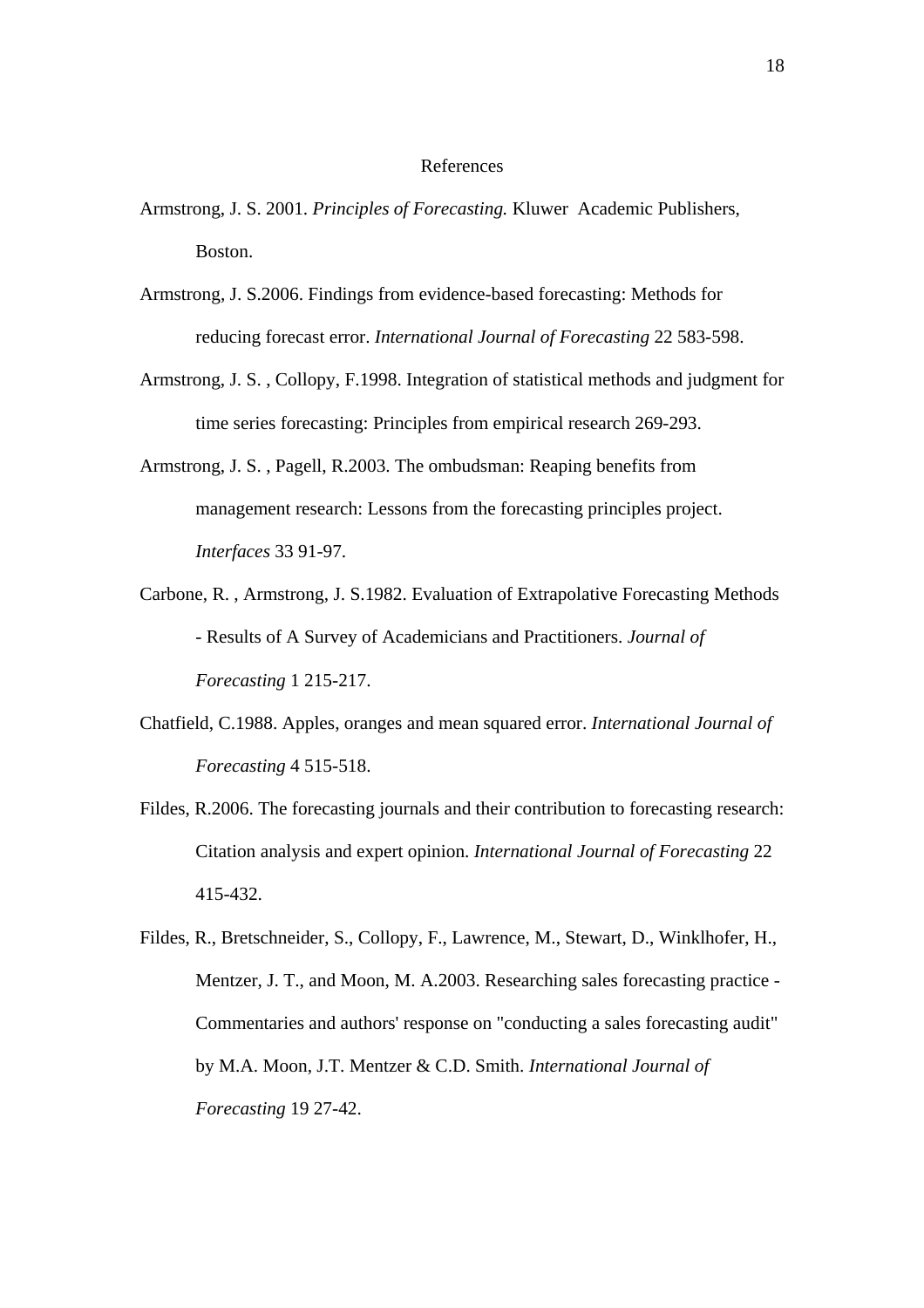- Fildes, R., Goodwin, P., Lawrence, M., and Nikolopoulos, K.2006. Producing efficient demand forecasts. *Lancaster University Working Paper.*
- Fildes, R. , Hastings, R.1994. The organisation and improvement of market forecasting. *Journal of the Operational Research Society* 45 1-16.
- Galbraith, C. S. , Merrill, G. B.1996. The politics of forecasting: Managing the truth. *California Management Review* 38 29-&.
- Goodwin, P.1996. Statistical correction of judgmental point forecasts and decisions. *Omega: International Journal of Management Science* 24 551-559.
- Goodwin, P.2000a. Correct or combine? Mechanically integrating judgmental forecasts with statistical methods. *International Journal of Forecasting* 16 261-275.
- Goodwin, P.2000b. Improving the voluntary integration of statistical forecasts and judgment. *International Journal of Forecasting* 16 85-99.
- Goodwin, P. , Fildes, R.1999. Judgmental forecasts of time series affected by special events: Does providing a statistical forecast improve accuracy? *Journal of Behavioral Decision Making.* 12 37-53.
- Helbok, G. , Walker, M.2004. On the nature and rationality of analysts' forecasts under earnings conservatism. *The British Accounting Review* 36 45-77.
- Lawrence, M., Goodwin, P., O'Connor, M., and Onkal, D.2006. Judgmental forecasting: A review of progress over the last 25 years. *International Journal of Forecasting* 22 493-518.
- Mathews, B. P. , Diamantopoulos, A.1989. Judgemental revision of sales forecasts: A longitudinal extension. *Journal of Forecasting* 8 129-140.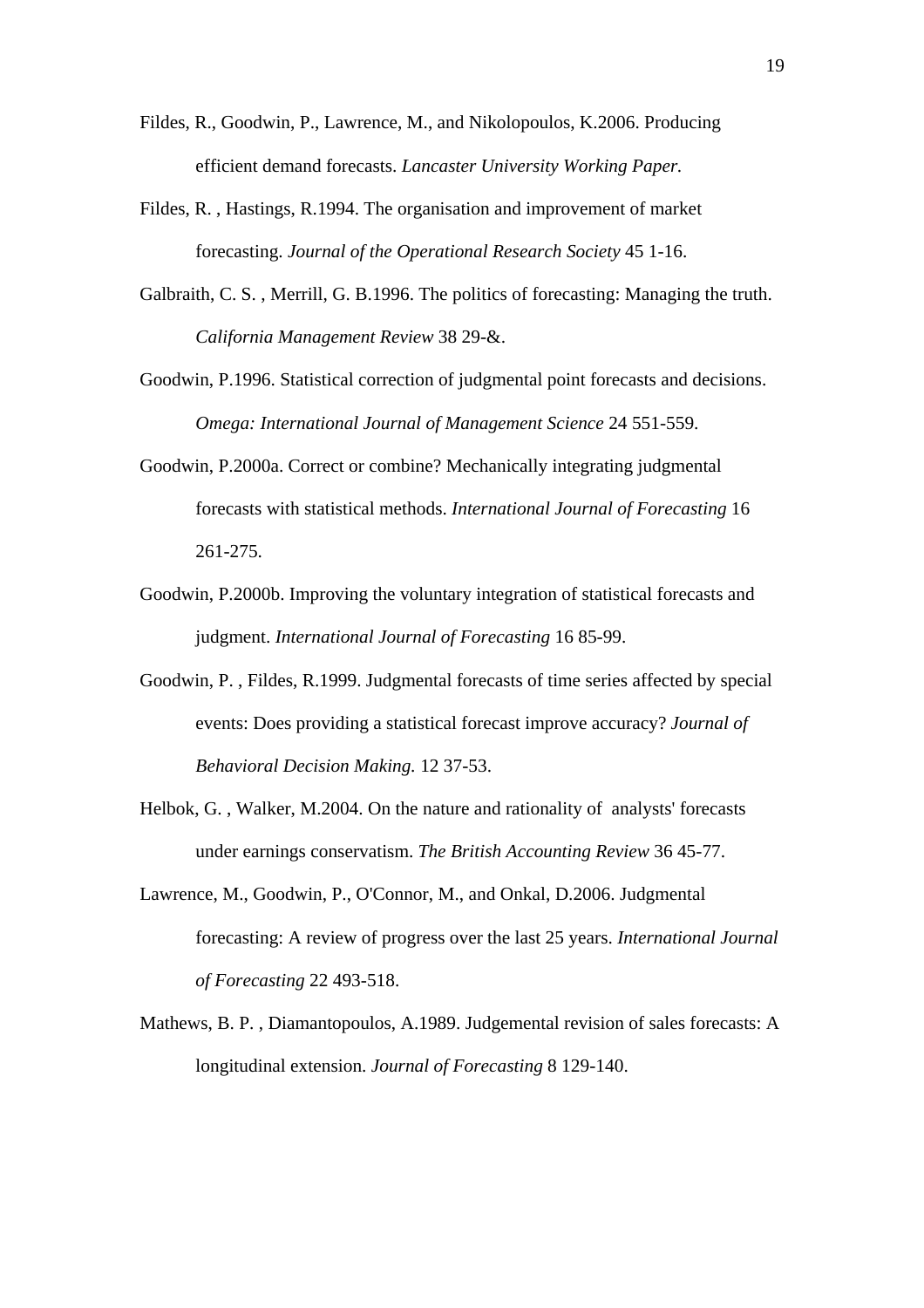- McCarthy, T. M., Davis, D. F., Golicic, S. L., and Mentzer, J. T.2006. The evolution of sales forecasting management: a 20-year longitudinal study of forecasting practices. *Journal of Forecasting* 25 303-324.
- Mentzer, J. T. , Kahn, K. B.1995. Forecasting technique familiarity, satisfaction, usage and application. *Journal of Forecasting* 14 465-476.
- Merrick, J. R. W., Hardin, J. R., and Walker, R.2006. Partnerships in training. *Interfaces* 36 359-370.
- Ross, T.2005. The sales forecasting evolution at Brooks Sports. *Foresight: the International Journal of Applied Forecasting* 1 24-28.
- Sanders, N. R. , Manrodt, K. B.1994. Forecasting practices in United-States corporations -survey results. *Interfaces* 24 92-100.
- Sanders, N. R. , Manrodt, K. B.2003. Forecasting software in practice: Use, satisfaction, and performance. *Interfaces* 33 90-93.
- Syntetos, A. A. , Boylan, J. E.2005. The accuracy of intermittent demand estimates. *International Journal of Forecasting* 21 303-314.
- Yokum, J. T. , Armstrong, J. S.1995. Beyond accuracy: Comparison of criteria used to select forecasting methods. *International Journal of Forecasting* 11 591- 597.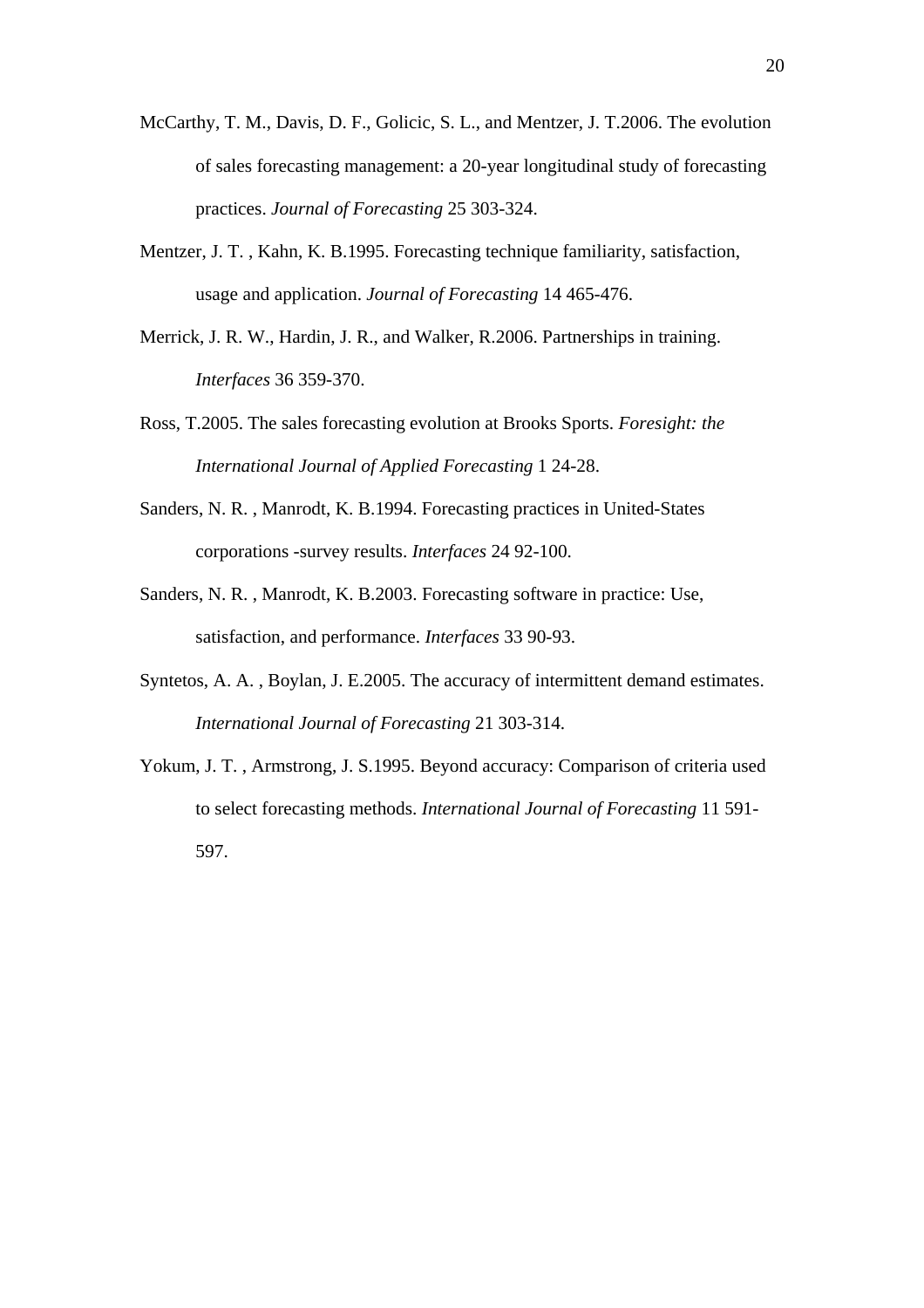| % of respondents<br>indicating this frequency |
|-----------------------------------------------|
| 9.2                                           |
| 35.0                                          |
| 70.0                                          |
| 20.8                                          |
| 26.7                                          |
|                                               |

Note: Several respondents indicated more than one frequency

## **Table 1 The frequency with which forecasts are made**

|                              | % of respondents     |
|------------------------------|----------------------|
|                              | indicating this lead |
| Forecast lead time           | time                 |
| 2 weeks ahead or less        | 10.0                 |
| Between 2 and 4 weeks ahead  | 15.8                 |
| Between 4 and 13 weeks ahead | 40.8                 |
| 3 months to 18 months ahead  | 56.7                 |
| More than 18 months ahead    | 24.2                 |

Note: Several respondents indicated more than one lead tine

### **Table 2 Forecast lead times**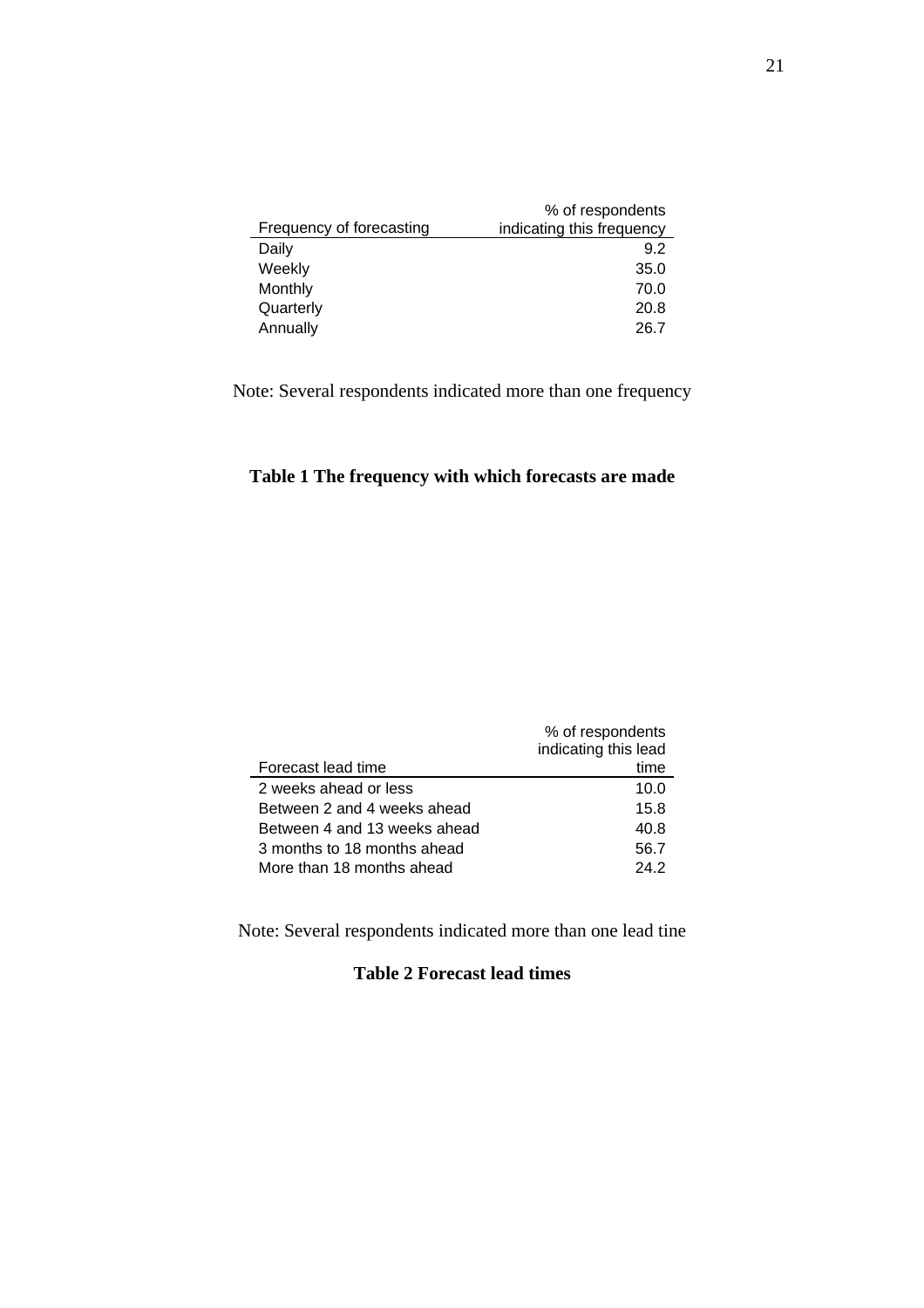| <b>Forecasting method</b>                         | Mean % of<br>forecasts<br>based on<br>this method |
|---------------------------------------------------|---------------------------------------------------|
| Judgment alone                                    | 24.5                                              |
| Statistical methods exclusively                   | 25.0                                              |
| An average of a statistical & judgmental forecast | 17.7                                              |
| A statistical forecast judgmentally adjusted      | 33.1                                              |

## **Table 3 Forecasting approach used by respondents**

| Reason for using judgment                             | %<br>indicating<br>important<br>or<br>extremely<br>important |
|-------------------------------------------------------|--------------------------------------------------------------|
| Promotional & advertising activity                    | 51.4                                                         |
| Price change                                          | 45.5                                                         |
| Holidays                                              | 36.0                                                         |
| Insufficient inventories                              | 33.3                                                         |
| Changes in regulations                                | 32.7                                                         |
| Government policy                                     | 27.9                                                         |
| Substitute products produced by your company          | 22.5                                                         |
| Activity by competitors (promotions, advertising etc) | 20.7                                                         |
| International crises                                  | 18.0                                                         |
| Weather                                               | 16.7                                                         |
| Insufficient inventories of competitors               | 16.2                                                         |
| Sporting events                                       | 11.8                                                         |
| <b>Strikes</b>                                        | 9.9                                                          |
| Other                                                 | 36.4                                                         |

## **Table 4 Influence of drivers on the use of judgment**